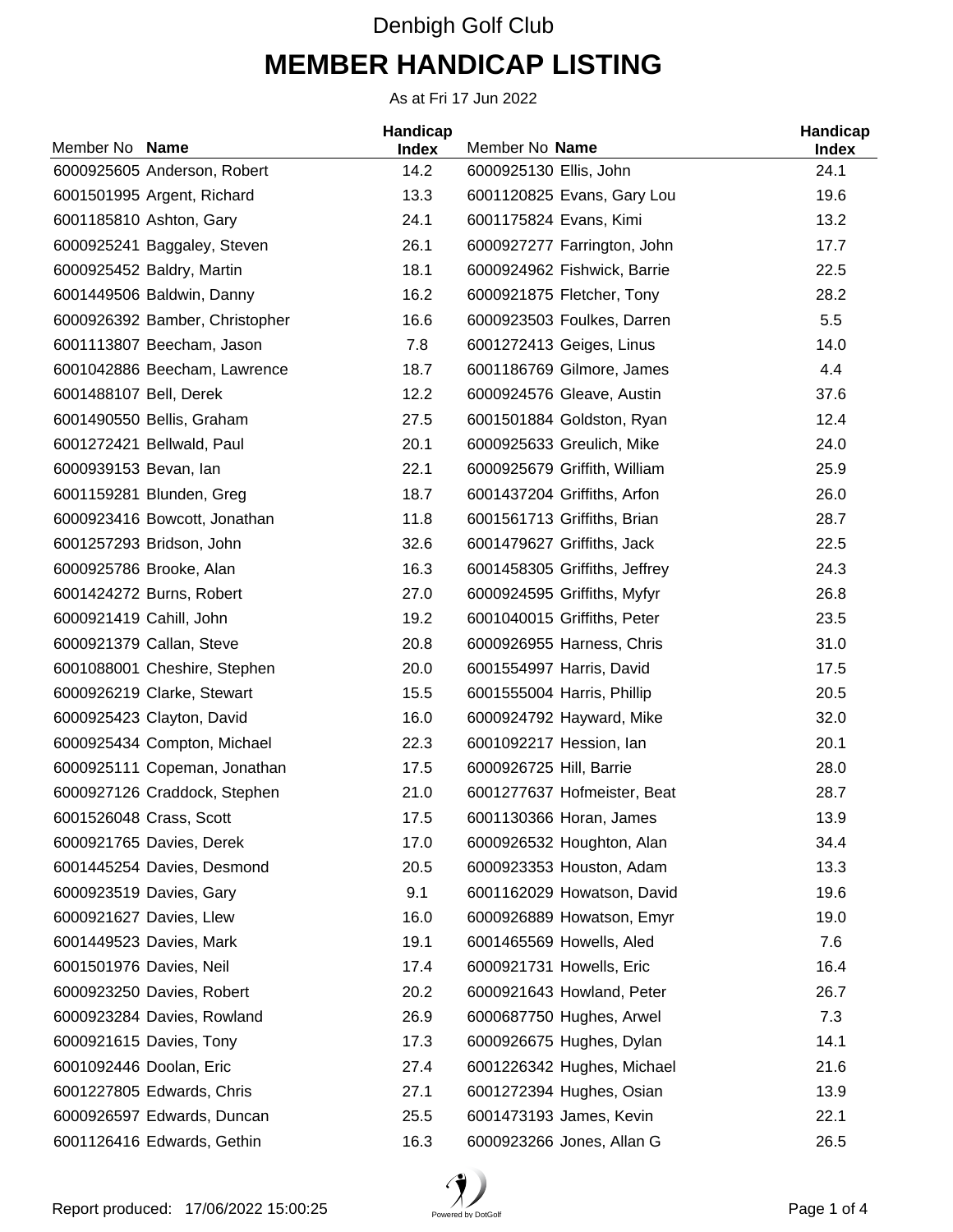| Member No Name                 | Handicap<br><b>Index</b> | Member No Name                     | Handicap<br><b>Index</b> |
|--------------------------------|--------------------------|------------------------------------|--------------------------|
| 6001281745 Jones, Alwyn        | 38.5                     | 6000926521 Jones, Rees             | 24.8                     |
| 6000924467 Jones, Arthur       | 8.9                      | 6000923981 Jones, Robert V         | 28.5                     |
| 6001251468 Jones, Arwel Wyn    | 10.2                     | 6000925391 Jones, Roger A          | 21.1                     |
| 6001479636 Jones, Arwyn        | 20.5                     | 6000927038 Jones, Roger E          | 26.6                     |
| 6000923952 Jones, B Bryn       | 24.0                     | 6000924970 Jones, Steven M         | 34.2                     |
| 6000922011 Jones, Bob          | 25.7                     | 6000924229 Jones, Trefor O         | 15.1                     |
| 6000926005 Jones, Bryn         | 23.9                     | 6000923245 Jones, Tudor            | 14.3                     |
| 6001499863 Jones, Conor        | 29.6                     | 6001449510 Jones, William I        | 16.9                     |
| 6000925389 Jones, D Paul       | 15.6                     | 6000923492 Joyce, Gareth           | 8.9                      |
| 6000925202 Jones, David A      | 15.4                     | 6000924480 Lamb, Allan             | 15.9                     |
| 6001281399 Jones, David Merfyn | 32.2                     | 6001566956 Lamberton, Allan        | 27.6                     |
| 6000921783 Jones, David W      | 28.1                     | 6001275475 Leonard, Scott          | 18.8                     |
| 6000926545 Jones, David Wyn    | 29.1                     | 6000923906 Lewis, Brian            | 16.4                     |
| 6001506792 Jones, Deiniol      | 21.2                     | 6000925182 Lewis-Williams, Matthew | 12.4                     |
| 6000923883 Jones, Dewi         | 29.9                     | 6000927541 Lloyd, Christopher      | 28.9                     |
| 6001287039 Jones, Dion         | 11.3                     | 6000923428 Lloyd, Stephen          | 7.1                      |
| 6000923115 Jones, Eifion B     | 22.5                     | 6000925565 Lowe, David             | 26.7                     |
| 6000921754 Jones, Eifion Lloyd | 23.1                     | 6000924083 Lyden, Kevin            | 26.8                     |
| 6000923526 Jones, Elfed        | 17.5                     | 6000924342 MacKenzie, Peter        | 27.8                     |
| 6000921749 Jones, Emyr O       | 21.3                     | 6001436705 Maughan, David          | 27.7                     |
| 6001167484 Jones, Eric         | 22.2                     | 6001100095 Maunder, Timothy        | 35.4                     |
| 6000927587 Jones, Frazer       | 21.3                     | 6001171870 Maw, Andrew             | 16.7                     |
| 6000924106 Jones, Fred         | 23.9                     | 6001227782 Mazurek, Lee            | 20.4                     |
| 6000926108 Jones, Gareth       | 30.2                     | 6000927594 Mazurek, Paul           | 8.4                      |
| 6001473210 Jones, Geraint      | 21.3                     | 6000924012 McBride, Brian          | 13.8                     |
| 6001242541 Jones, Glyn         | 30.4                     | 6001051674 Merrick, Phil           | 27.1                     |
| 6001477298 Jones, Gwyn         | 22.1                     | 6001473223 Monro, Allan            | 16.5                     |
| 6000922114 Jones, Gwynn        | 25.1                     | 6000924293 Morgan, Bryan           | 16.0                     |
| 6001413355 Jones, Harrison     | 15.2                     | 6000545080 Morgan, Garry           | 7.2                      |
| 6000923463 Jones, Hywel        | 19.8                     | 6001526114 Morris, Dafydd          | 20.5                     |
| 6000921806 Jones, lan          | 16.7                     | 6000924700 Morris, Derry           | 15.3                     |
| 6001185913 Jones, Iwan         | 23.3                     | 6001501832 Morris, Kyle            | 19.2                     |
| 6000923382 Jones, J Steve      | 23.2                     | 6000923311 Morris, Nigel           | 15.4                     |
| 6001287056 Jones, Jake         | 19.9                     | 6001584839 Myatt, Robert           | 19.5                     |
| 6000921810 Jones, John Arwel   | 35.1                     | 6001592528 Nowland, Stephen        | 29.6                     |
| 6000998185 Jones, Jonathan     | 18.4                     | 6000926699 Oakes, Allan            | 13.1                     |
| 6001288048 Jones, Josh         | 25.1                     | 6000921881 O'Loughlin, Andy        | 9.6                      |
| 6000926371 Jones, Ken 1777     | 20.6                     | 6001183292 O'Loughlin, Gareth      | 12.3                     |
| 6001296060 Jones, Luke         | 8.5                      | 6001197592 O'Malley, Alan          | 23.3                     |
| 6000924065 Jones, Mike D       | 12.4                     | 6001140072 Osei-Frimpong, Sam      | 21.5                     |
| 6000922146 Jones, Nigel        | 13.8                     | 6001567471 O'Sullivan, Daniel      | 19.8                     |
| 6000927659 Jones, Osian David  | 16.5                     | 6000927807 Owen, Bryn              | 21.6                     |
| 6001085401 Jones, Peris        | 9.5                      | 6001154358 Owen, Emyr              | 24.3                     |
| 6000922122 Jones, Peter H      | 19.5                     | 6000921899 Owen, Gary              | 18.1                     |

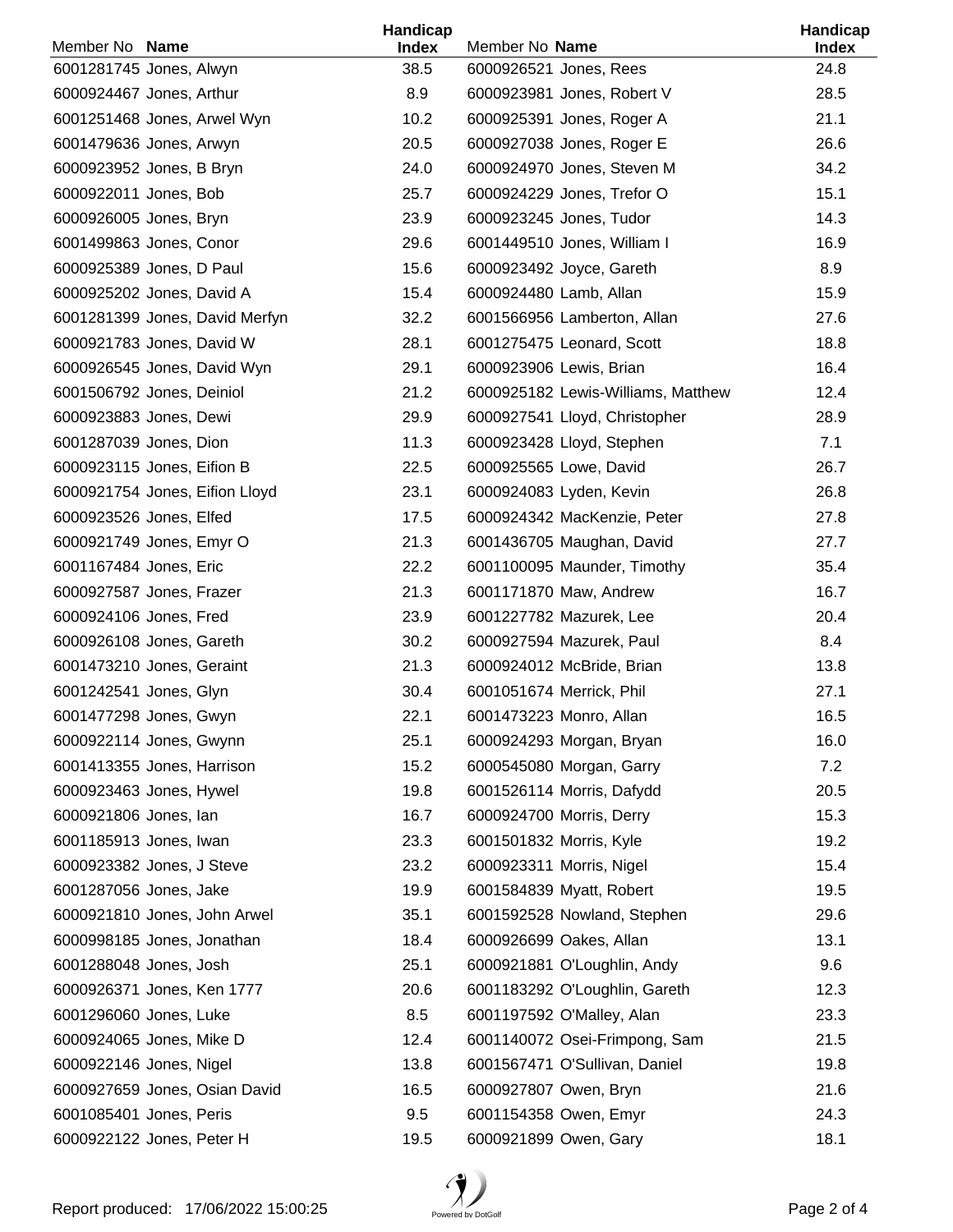| Member No Name          |                                    | Handicap             | Member No Name                   | Handicap            |
|-------------------------|------------------------------------|----------------------|----------------------------------|---------------------|
|                         | 6000927029 Owen, Haydn             | <b>Index</b><br>12.0 | 6000924201 Roxburgh, Nigel       | <b>Index</b><br>6.6 |
|                         | 6001490165 Owen, Shay              | 13.4                 | 6000533637 Seed, Darren          | 11.8                |
|                         | 6001514947 Owens, David Glyn Lloyd | 26.9                 | 6001268467 Shakes, Nathan        | 22.1                |
|                         | 6000921593 Owens, Dewi             | 38.5                 | 6000924825 Shone, Allan          | 27.1                |
|                         | 6001473186 Owens, Jason            | 22.5                 | 6001221312 Smith, Adam           | 20.5                |
|                         | 6000448786 Padmore, Alan           | 19.2                 | 6000983823 Smith, Paul           | 22.3                |
|                         | 6000924264 Padmore, Leonard        | 21.8                 | 6000925225 Snelson, Richard      | 29.4                |
|                         | 6000924414 Parry, Gerald           | 22.6                 | 6001446435 Staveley, Tom         | 29.4                |
| 6000927462 Parry, Huw   |                                    | 5.4                  | 6001047352 Steward, James        | 14.0                |
|                         | 6000921932 Phillips, Tegid         | 19.5                 | 6001490597 Stubbs, Craig         | 25.4                |
|                         | 6001413364 Pierce, Cian            | 32.6                 | 6000921488 Stubbs, lan           | 22.5                |
|                         | 6000922228 Pierce, Emlyn           | 23.8                 | 6001437960 Sutton, Keiron        | 23.4                |
|                         | 6000924272 Pierce, Gwilym          | 22.6                 | 6000921490 Thomas, Alwyn         | 32.4                |
|                         | 6001272409 Pike, Roderick          | 22.5                 | 6001226569 Thomas, David         | 19.0                |
| 6001465576 Platt, David |                                    | 24.5                 | 6000923232 Thomas, Elwyn         | 24.5                |
|                         | 6000926226 Price, Malcolm          | 22.5                 | 6001224166 Thomas, Gareth        | 27.6                |
|                         | 6000927055 Pritchard, Roy          | 28.0                 | 6001523186 Thomas, Iwan          | 14.4                |
|                         | 6001549992 Rainford, Andrew        | 28.6                 | 6000924326 Thomas, Mike          | 20.6                |
|                         | 6001272432 Rayani, Justin          | 16.9                 | 6001501907 Thomas, Robert        | 27.5                |
|                         | 6001123681 Richards, David         | 25.3                 | 6000924904 Tickle, Roy           | 24.5                |
|                         | 6001543964 Richards, Rob           | 24.3                 | 6000924498 Tomlinson, David      | 16.3                |
|                         | 6001088436 Roberts, Alun           | 29.1                 | 6000924175 Walmsley, Don         | 16.6                |
|                         | 6000925520 Roberts, Arwel          | 16.9                 | 6001424264 Waterson, Ray         | 20.1                |
|                         | 6001561352 Roberts, Bryan          | 31.6                 | 6000924927 Wathey, Stanley       | 29.5                |
|                         | 6000922259 Roberts, Clwyd          | 26.1                 | 6000690179 Weale, Ken            | 20.1                |
|                         | 6000925050 Roberts, Colin          | 43.7                 | 6000924049 Wharton, Peter        | 24.4                |
|                         | 6001222033 Roberts, D Paul         | 11.7                 | 6001474652 Wilcox-Jones, Andrew  | 23.7                |
|                         | 6000923561 Roberts, David G        | 11.9                 | 6001127197 Wilcox-Jones, Ben     | 14.3                |
|                         | 6000921966 Roberts, Dilwyn         | 22.9                 | 6001255572 Wilcox-Jones, Tom     | 26.5                |
|                         | 6000926407 Roberts, Dilwyn Wad     | 17.1                 | 6000921442 Wilde, Les            | 29.8                |
|                         | 6001536642 Roberts, Edward         | 19.5                 | 6000925256 Williams, Alan        | 20.0                |
|                         | 6000921984 Roberts, Glyn Arthur    | 41.4                 | 6001473234 Williams, Alwyn       | 37.2                |
|                         | 6000924077 Roberts, Huw            | 22.9                 | 6000925755 Williams, Alwyn R     | 17.4                |
|                         | 6001545982 Roberts, Huw M          | 27.1                 | 6000924286 Williams, Arwyn       | 34.2                |
|                         | 6000939169 Roberts, Ifan           | 15.6                 | 6000922216 Williams, George      | 15.5                |
|                         | 6000926242 Roberts, Jac            | 22.5                 | 6000924613 Williams, Geraint     | 20.8                |
|                         | 6000926843 Roberts, Jack           | 4.1                  | 6000921457 Williams, Gwilym      | 22.7                |
|                         | 6000923535 Roberts, James          | 9.0                  | 6001473247 Williams, Harri       | 19.3                |
|                         | 6000921435 Roberts, John Dryhurst  | 20.1                 | 6001522447 Williams, Justin      | 38.5                |
|                         | 6000921777 Roberts, John Haydn     | 34.7                 | 6000924759 Williams, Owain       | 16.1                |
|                         | 6001221924 Roberts, Jonathan       | 21.6                 | 6000924217 Williams, R Gareth    | 16.6                |
|                         | 6001549944 Roberts, Samuel         | 34.6                 | 6000924666 Williams, Robert Alun | 9.9                 |
|                         | 6001044175 Roberts, Walter         | 27.3                 | 6001441108 Williams, Ryan        | 25.0                |
|                         | 6001287041 Robinson, Michael       | 26.2                 | 6000923588 Wilson, Alex          | 38.4                |